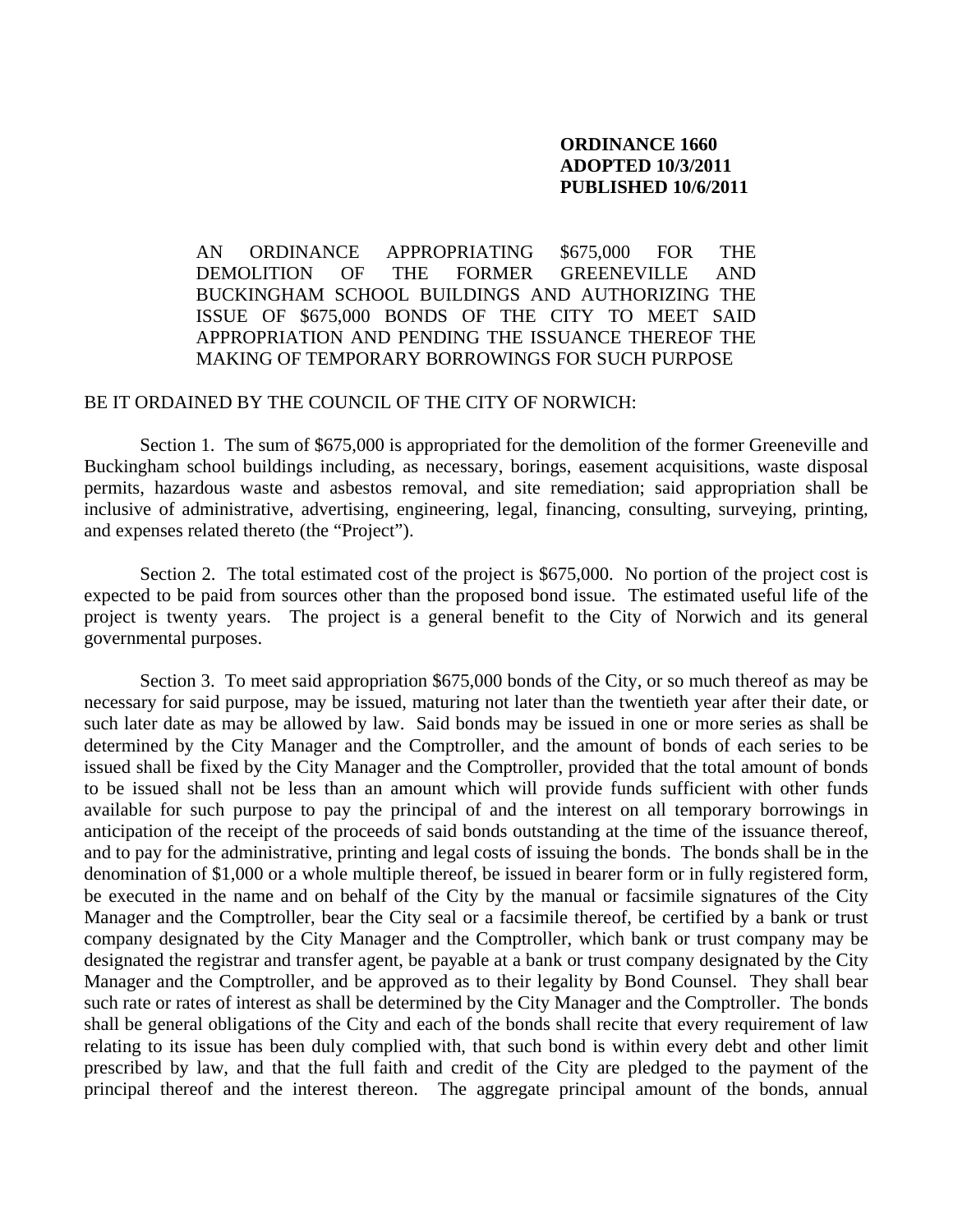installments of principal, redemption provisions, if any, the date, time of issue and sale and other terms, details and particulars of such bonds, shall be determined by the City Manager and the Comptroller in accordance with the requirements of the General Statutes of Connecticut, as amended. In connection with the issuance of any bonds or notes authorized herein, the City may exercise any power delegated to municipalities pursuant to Section 7-370b, including the authority to enter into agreements moderating interest rate fluctuation, provided any such agreement or exercise of authority shall be approved by the City Council. In order to meet the capital cash flow expenditure needs of the City, the City Manager and Comptroller are authorized to allocate and reallocate expenditures incurred for the Project to any bonds or notes of the City outstanding as of the date of such allocation, and the bonds or notes to which such expenditures have been allocated shall be deemed to have been issued for such purpose, including the bonds and notes and Project herein authorized.

Section 4. The issue of the bonds aforesaid and of all other bonds or notes of the City heretofore authorized but not yet issued, as of the effective date of this Ordinance, would not cause the indebtedness of the City to exceed any debt limit calculated in accordance with law. The principal and interest on the proposed issue are to be paid from property taxation to the extent not paid from other funds available for the payment thereof and the full faith and credit of the City are pledged to such payment.

Section 5. Said bonds shall be sold by the City Manager and Comptroller in a competitive offering or by negotiation, in their discretion. If sold at competitive offering, the bonds shall be sold upon sealed proposals, auction or similar competitive process, at not less than par and accrued interest on the basis of the lowest net or true interest cost to the City. A notice of sale or a summary thereof describing the bonds and setting forth the terms and conditions of the sale shall be published at least five days in advance of the sale in a recognized publication carrying municipal bond notices and devoted primarily to financial news and the subject of state and municipal bonds. If the bonds are sold by negotiation the purchase contract shall be approved by the City Council. With respect to the receipt of original issuance premium or bid premium upon the sale of the bonds or notes herein authorized, the Manager and Comptroller are authorized, but not required, to apply original issuance premium and bid premium, if applicable, to fund any purpose for which bonds of the City are authorized to be issued, and such application shall reduce the amount of authorized and unissued bonds of the purpose to which the premium was applied, in the amount so applied.

Section 6. The City Manager and the Comptroller are authorized to make temporary borrowings in anticipation of the receipt of the proceeds of any series of said bonds. Notes evidencing such borrowings shall be signed by the manual or facsimile signatures of the City Manager and the Comptroller, have the seal of the City or a facsimile thereof affixed, be payable at a bank or trust company designated by the City Manager and the Comptroller, be certified by a bank or trust company designated by the City Manager and the Comptroller pursuant to Section 7-373 of the General Statutes of Connecticut, as amended, and be approved as to their legality by Bond Counsel. They shall be issued with maturity dates which comply with the provisions of the General Statutes governing the issuance of such notes, as the same may be amended from time to time. The notes shall be general obligations of the City and each of the notes shall recite that every requirement of law relating to its issue has been duly complied with, that such note is within every debt and other limit prescribed by law, and that the full faith and credit of the City are pledged to the payment of the principal thereof and the interest thereon. The net interest cost on such notes, including renewals thereof, and the expense of preparing,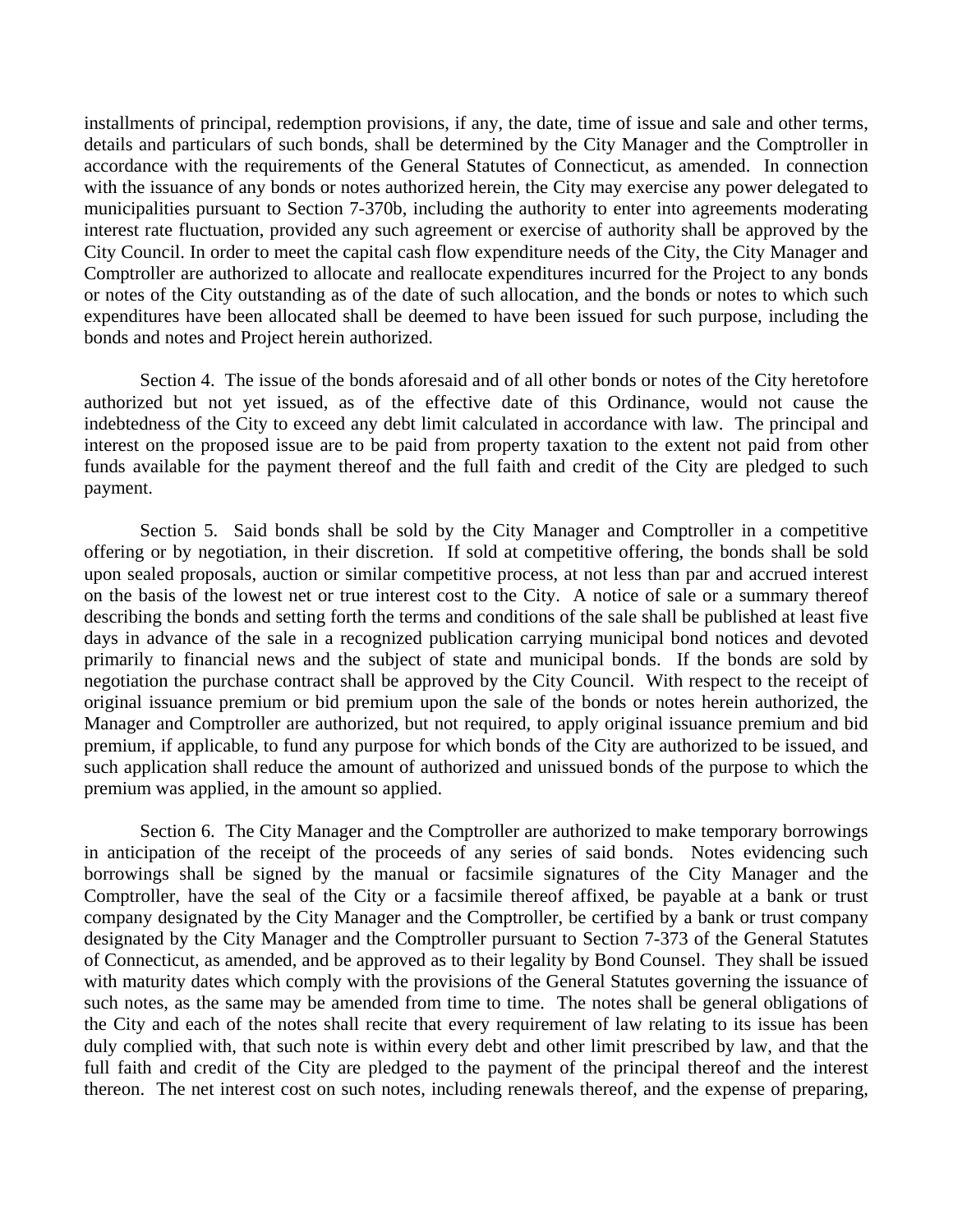issuing and marketing them, to the extent paid from the proceeds of such renewals or said bonds, shall be included as a cost of the project. Upon the sale of said bonds the proceeds thereof, to the extent required, shall be applied forthwith to the payment of the principal of and the interest on any such temporary borrowings then outstanding or shall be deposited with a bank or trust company in trust for such purpose.

Section 7. Resolution of Official Intent to Reimburse Expenditures with Borrowings. The City (the "Issuer") hereby expresses its official intent pursuant to §1.150-2 of the Federal Income Tax Regulations, Title 26 (the "Regulations"), to reimburse expenditures paid sixty days prior to and after the date of passage of this ordinance in the maximum amount and for the capital project defined in Section 1 with the proceeds of bonds, notes, or other obligations ("Bonds") authorized to be issued by the Issuer. The Bonds shall be issued to reimburse such expenditures not later than 18 months after the later of the date of the expenditure or the substantial completion of the project, or such later date the Regulations may authorize. The Issuer hereby certifies that the intention to reimburse as expressed herein is based upon its reasonable expectations as of this date. The Comptroller or his designee is authorized to pay project expenses in accordance herewith pending the issuance of reimbursement bonds, and to amend this declaration.

Section 8. The City Manager and Comptroller are hereby authorized to exercise all powers conferred by section 3-20e of the general statutes with respect to secondary market disclosure and to provide annual information and notices of material events as enumerated in Securities and Exchange Commission Exchange Act Rule 15c2-12, as amended, as may be necessary, appropriate or desirable to effect the sale of the bonds and notes authorized by this ordinance.

Section 9. It is hereby found and determined that it is in public interest to issue all, or a portion of, the Bonds, Notes or other obligations of the City as qualified private activity bonds, or with interest that is includable in gross income of the holders thereof for purposes of federal income taxation. The City Manager and the Comptroller are hereby authorized to issue and utilize without further approval any financing alternative available to municipal governments pursuant to HR1, "Making Supplemental Appropriations for Job Preservation and Creation, Infrastructure Investment, Energy Efficiency and Science, Assistance to the Unemployed, and State and Local Fiscal Stabilization, for the Fiscal Year Ending September 30, 2009, and for other purposes" (the "American Recovery and Reinvestment Act of 2009"), as the same may be reauthorized or reenacted, or analogous legislation, including but not limited to any "tax credit bond," or "Build America Bonds" including Direct payment and Tax Credit Versions.

> Ald. Desaulniers Ald. Nash Ald. Popovich Ald. Hinchey